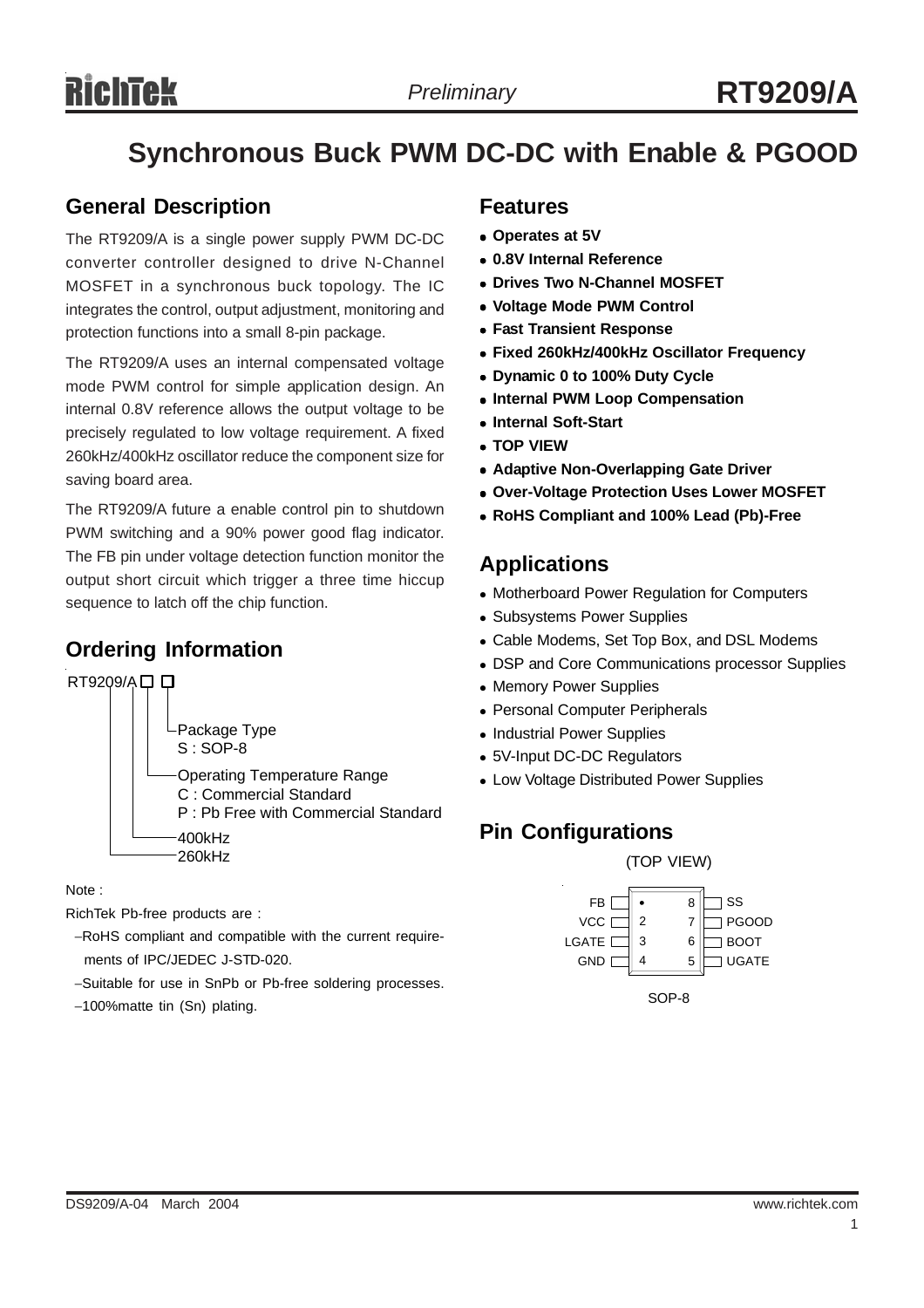# **Typical Application Circuit**



Figure A. RT9209/A Booted from 5V



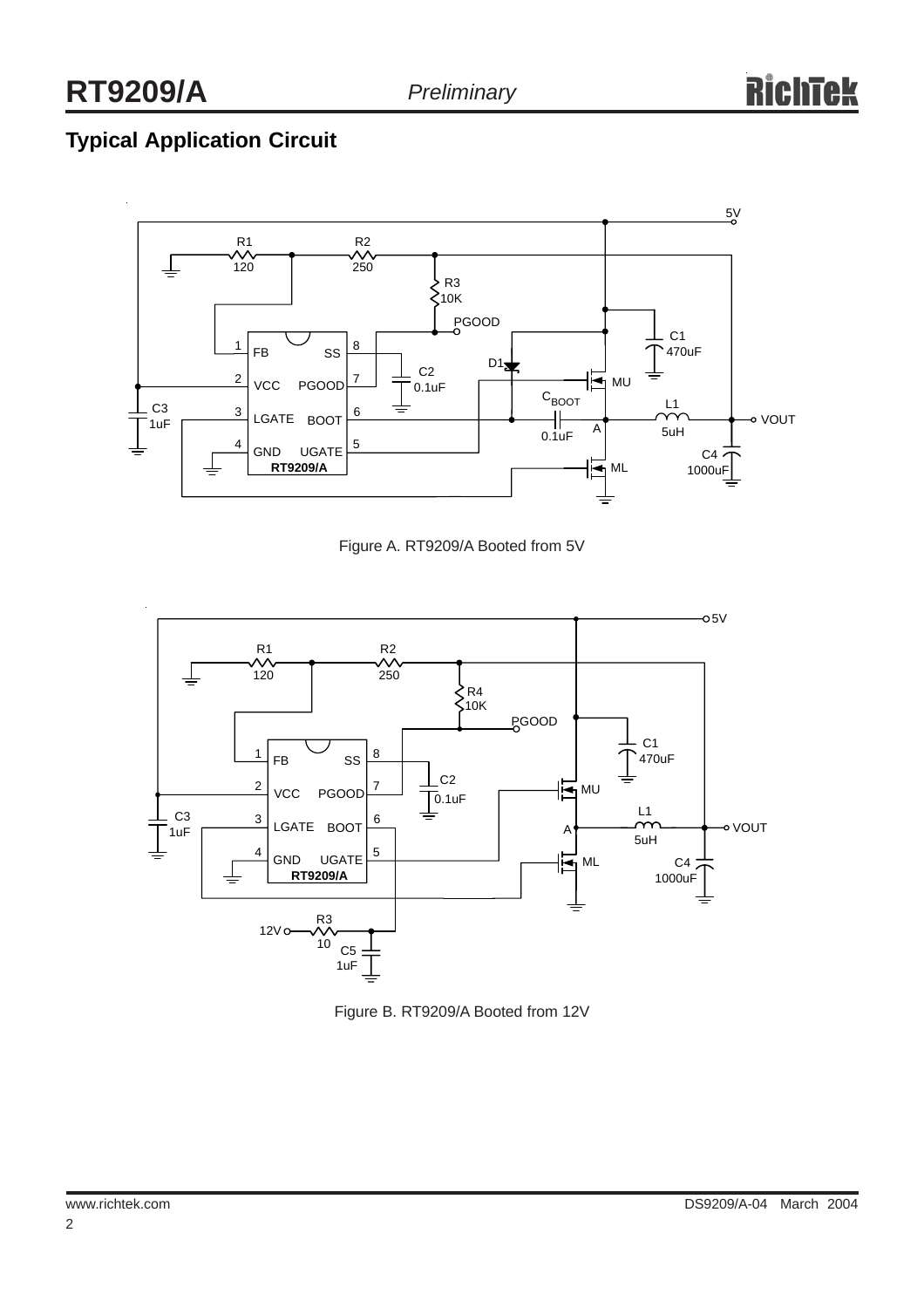# ichtek



### **Layout Notes**

- 1. Put C<sub>IN1</sub> & C<sub>IN2</sub> to be near the MU drain and ML source nodes.
- 2. Put RT9209/A to be near the Cout
- 3. Put C<sub>BOOT</sub> as close as to BOOT pin
- 4. Put C<sub>VCC</sub> as close as to VCC pin



## **Function Block Diagram**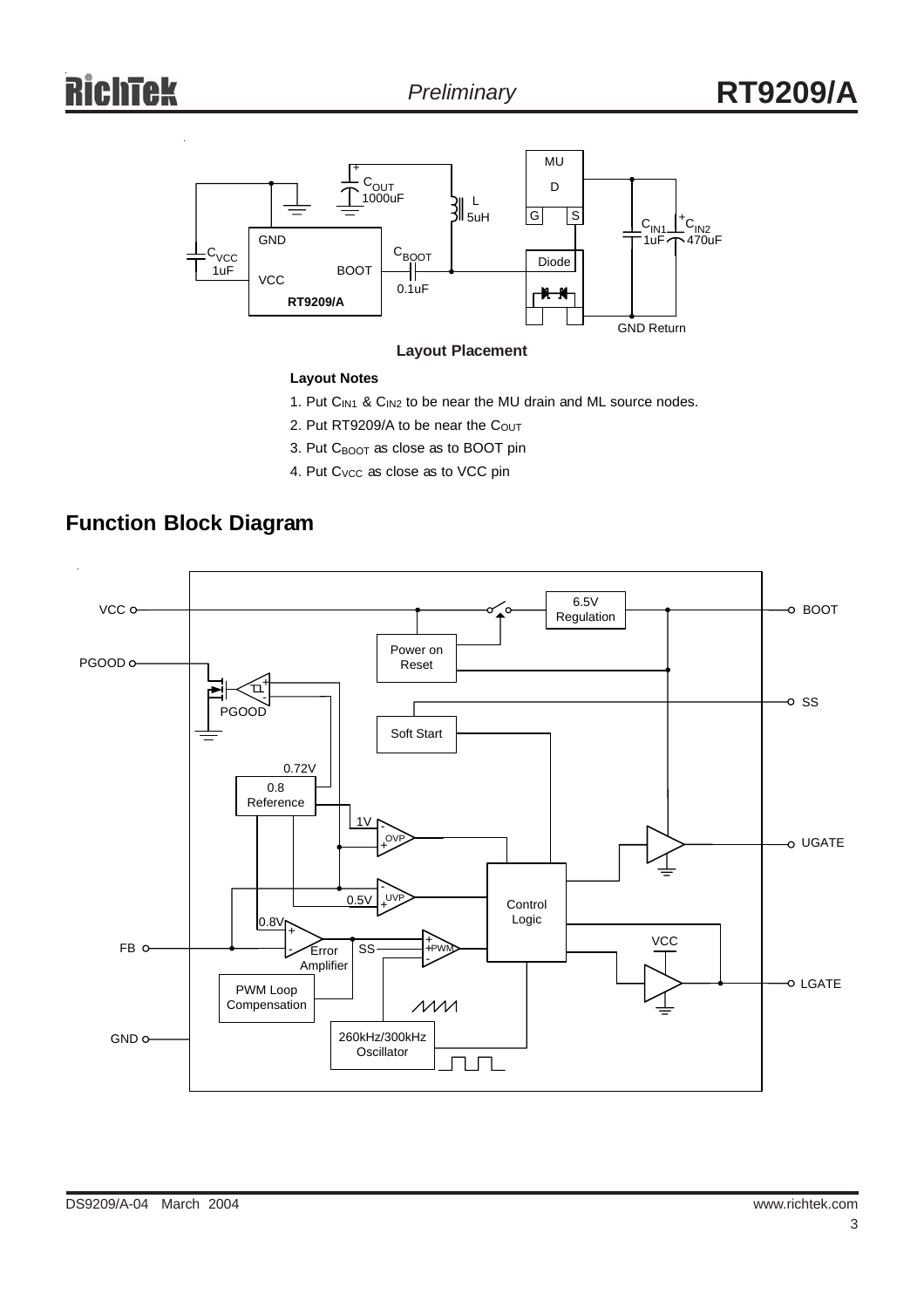# **Functional Pin Description**

### **FB (Pin1)**

This pin is connected to the PWM converter's output divider. This pin also connects to internal PWM error amplifier inverting input and protection monitor.

### **VCC (Pin 2)**

This is the main bias supply for the RT9209/A. This pin also provides the gate bias charge for the lower MOSFETs gate. The voltage at this pin monitored for power-on reset (POR) purpose. This pin is also the internal 6.5V regulator output powered from BOOT pin when BOOT pin is directly powered from ATX 12V.

### **LGATE (Pin 3)**

Connect LGATE to the PWM converter's lower MOSFET gate. This pin provides the gate drive for the lower MOSFET.

### **GND (Pin 4)**

Signal and power ground for the IC. All voltage levels are measured with respect to this pin.

### **UGATE (Pin 5)**

Connect UGATE pin to the PWM converter's upper MOSFET gate. This pin provides the gate drive for the upper MOSFET.

### **BOOT (Pin 6)**

This pin provides ground referenced bias voltage to the upper MOSFET driver. A bootstrap circuit is used to create a voltage suitable to drive a logic-level N-Channel MOSFET when operating at a single 5V power supply. This pin also could be powered from ATX 12V, in this situation, a internal 6.5V regulator will supply to VCC pin for internal voltage bias.

### **PGOOD (Pin 7)**

PGOOD is an open collector output used to indicate the status of the PWM converter output voltage. This pin is pulled low when the FB is not over 90% of the reference voltage.

### **SS (Pin 8)**

Connect a capacitor from this pin to ground. This capacitor, along with an internal 22µA current source, sets the softstart internal of the synchronous PWM converter.

# **Absolute Maximum Ratings**

| • Power Dissipation, $P_D @ T_A = 25^{\circ}C$ |  |
|------------------------------------------------|--|
|                                                |  |
| • Package Thermal Resistance                   |  |
|                                                |  |
|                                                |  |
|                                                |  |
|                                                |  |
|                                                |  |
| <b>CAUTION:</b>                                |  |

Stresses beyond the ratings specified in "Absolute Maximum Ratings" may cause permanent damage to the device. This is a stress only rating and operation of the device at these or any other conditions above those indicated in the operational sections of this specification is not implied.

4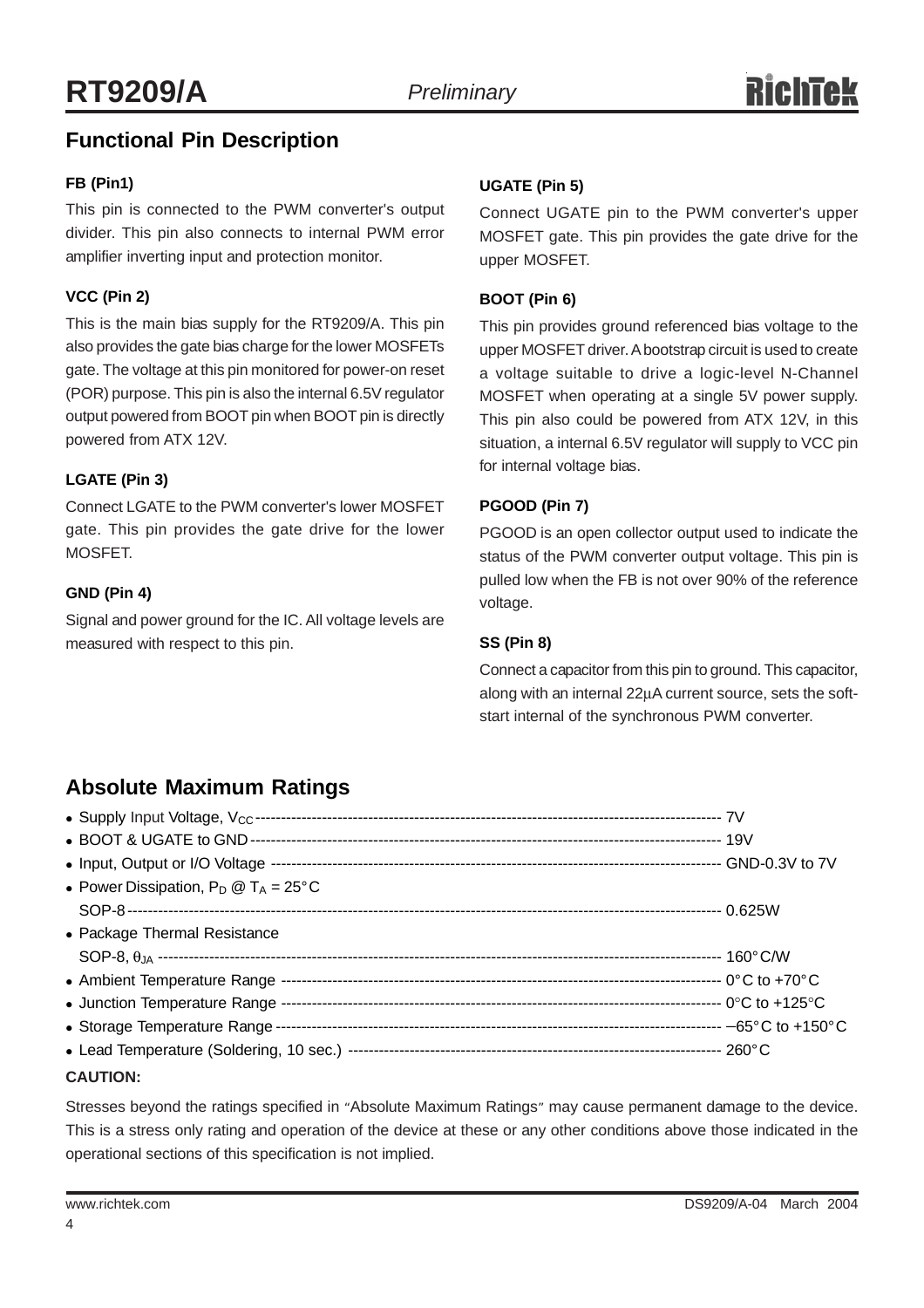# **Electrical Characteristics**

 $(V_{CC} = 5V, T_A = 25^{\circ}C,$  Unless otherwise specified.)

| <b>Parameter</b>                     |                | Symbol          | <b>Test Conditions</b>                | Min            | <b>Typ</b>     | <b>Max</b>      | <b>Units</b>  |  |
|--------------------------------------|----------------|-----------------|---------------------------------------|----------------|----------------|-----------------|---------------|--|
| V <sub>CC</sub> Supply Current       |                |                 |                                       |                |                |                 |               |  |
| <b>Nominal Supply Current</b>        |                | $_{\text{Lcc}}$ | UGATE, LGATE open                     | Ξ.             | 3              | $6\phantom{1}6$ | mA            |  |
| <b>Power-On Reset</b>                |                |                 |                                       |                |                |                 |               |  |
| Rising V <sub>CC</sub> Threshold     |                |                 |                                       | 3.7            | 4.1            | 4.5             | V             |  |
| V <sub>CC</sub> Threshold Hysteresis |                |                 |                                       | 0.3            | 0.5            | 0.7             | V             |  |
| Reference                            |                |                 |                                       |                |                |                 |               |  |
| Reference Voltage                    |                |                 |                                       | 0.784          | 0.8            | 0.816           | $\vee$        |  |
| <b>Oscillator</b>                    |                |                 |                                       |                |                |                 |               |  |
|                                      | RT9209         |                 |                                       | 210            | 260            | 310             | kHz           |  |
| <b>Free Running Frequency</b>        | <b>RT9209A</b> |                 |                                       | 350            | 400            | 450             |               |  |
| Ramp Amplitude                       |                | $\Delta$ Vosc   |                                       | $\overline{a}$ | 1.75           | $\overline{a}$  | $V_{P-P}$     |  |
| <b>Error Amplifier</b>               |                |                 |                                       |                |                |                 |               |  |
| DC gain                              |                |                 |                                       | 33             | 35             | 40              | dB            |  |
| <b>PWM Controller Gate Driver</b>    |                |                 |                                       |                |                |                 |               |  |
| <b>Upper Drive Source</b>            |                | RUGATE          | <b>BOOT=12V</b><br>$BOOT-VUGATE = 1V$ | $-$            | $\overline{7}$ | 12              | Ω             |  |
| <b>Upper Drive Sink</b>              |                | RUGATE          | $V_{UGATE} = 1V$                      | --             | $\overline{7}$ | 7.5             | $\Omega$      |  |
| <b>Lower Drive Source</b>            |                | RLGATE          | $V_{CC} - V_{LGATE} = 1V$ ,           | Ξ.             | $\overline{7}$ | 6               | $\Omega$      |  |
| Lower Drive Sink                     |                | RLGATE          | $V_{LGATE} = 1V$                      | Ξ.             | 3              | $\overline{4}$  | Ω             |  |
| <b>Protection</b>                    |                |                 |                                       |                |                |                 |               |  |
| FB Over-Voltage Trip                 |                |                 | FB Rising                             | --             | 1              | --              | V             |  |
| FB Under-Voltage Trip                |                |                 | FB Falling                            | --             | 0.6            | --              | V             |  |
| <b>Power Good Threshold</b>          |                |                 | FB pin Rising                         | 86             | 90             | 95              | $\frac{0}{0}$ |  |
| Power Good Hysteresis                |                |                 |                                       | --             | $\overline{2}$ | Ш,              | $\%$          |  |
| Power Good Sink Capability           |                |                 | $I_{PGOOD} = 1mA$                     | --             |                | 0.4             | V             |  |
| <b>SS Source Current</b>             |                |                 |                                       | 12             | 20             | 32              | $\mu$ A       |  |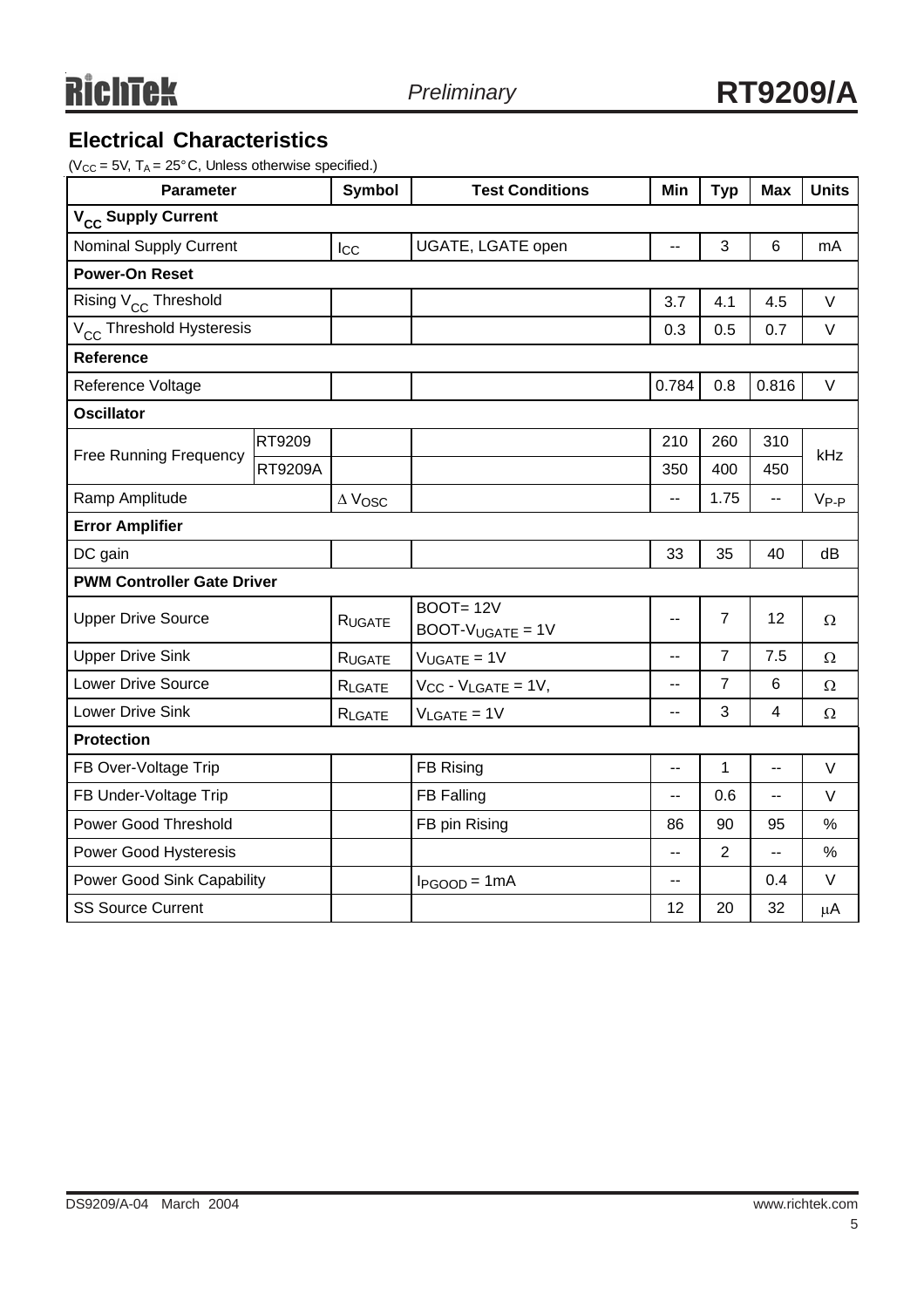# **Typical Operating Characteristics**













6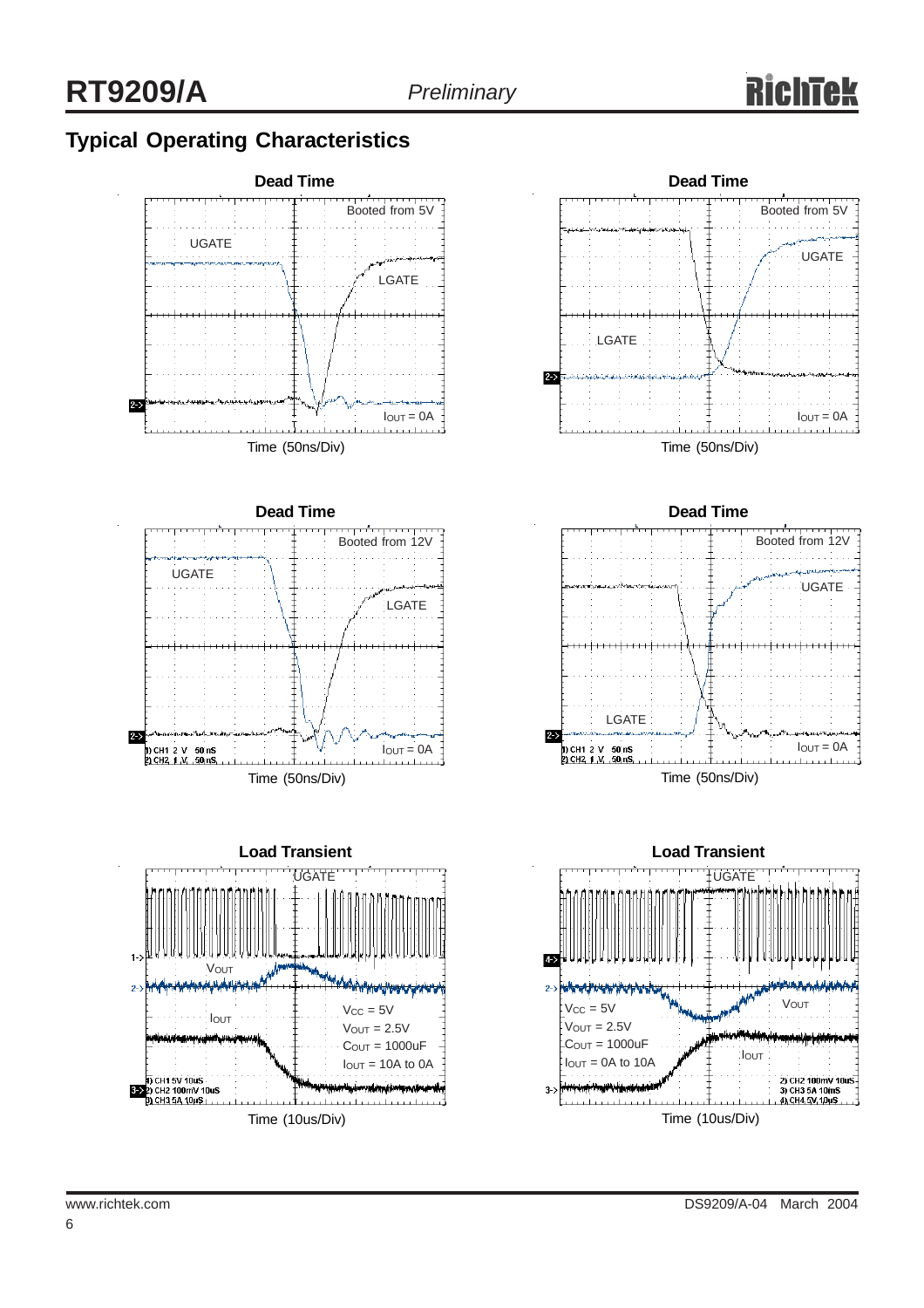# **RichTek**





**Power Off**

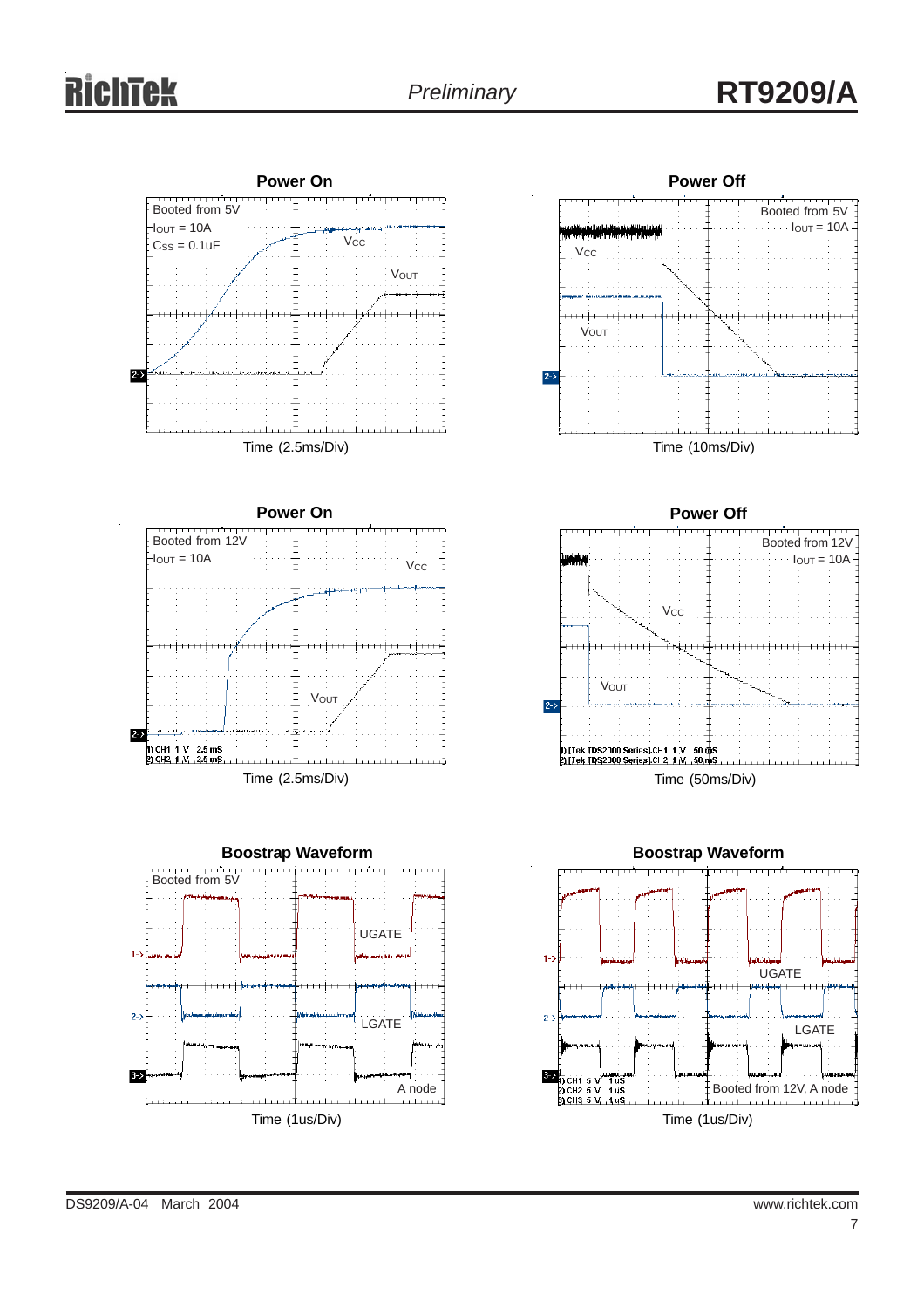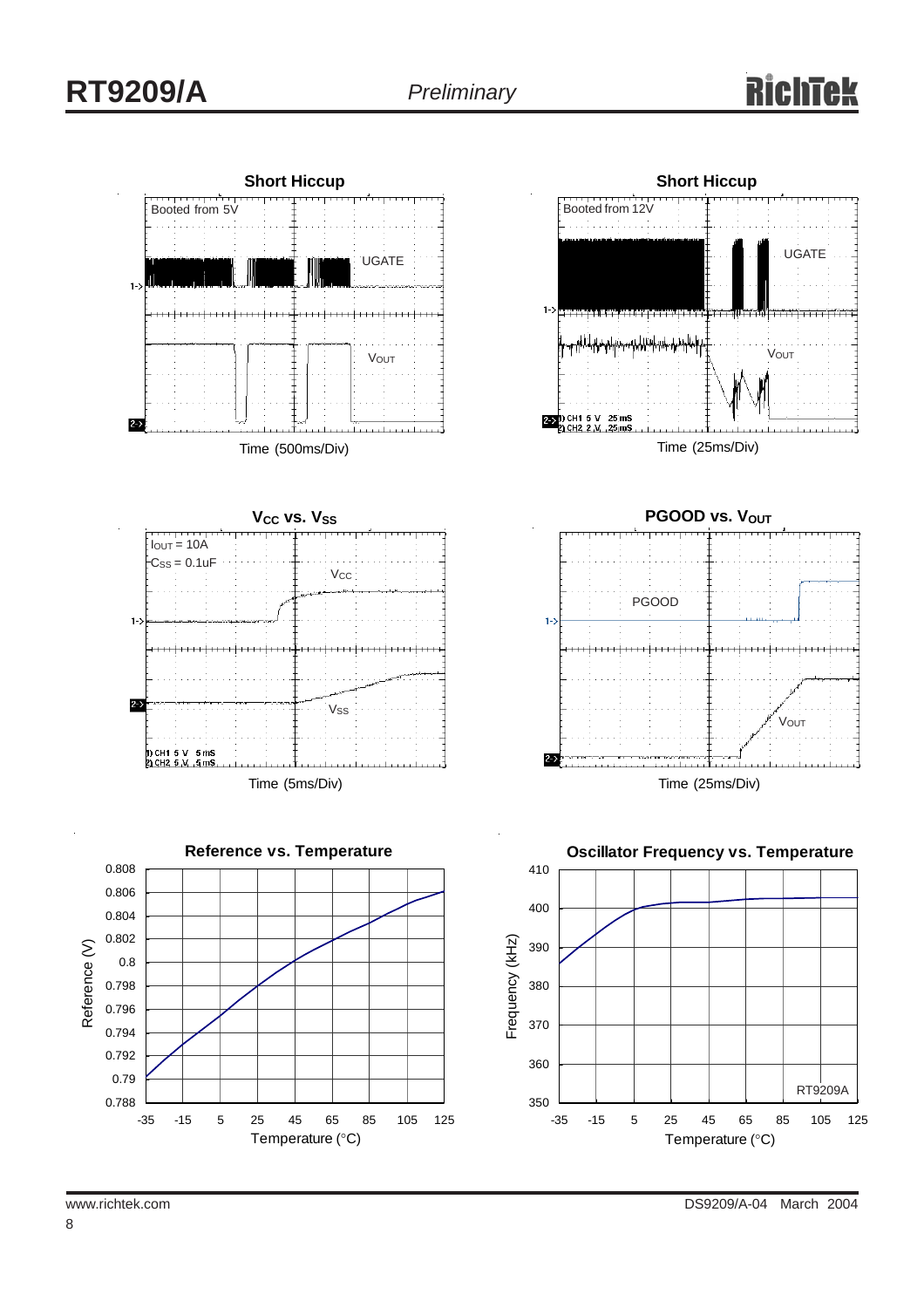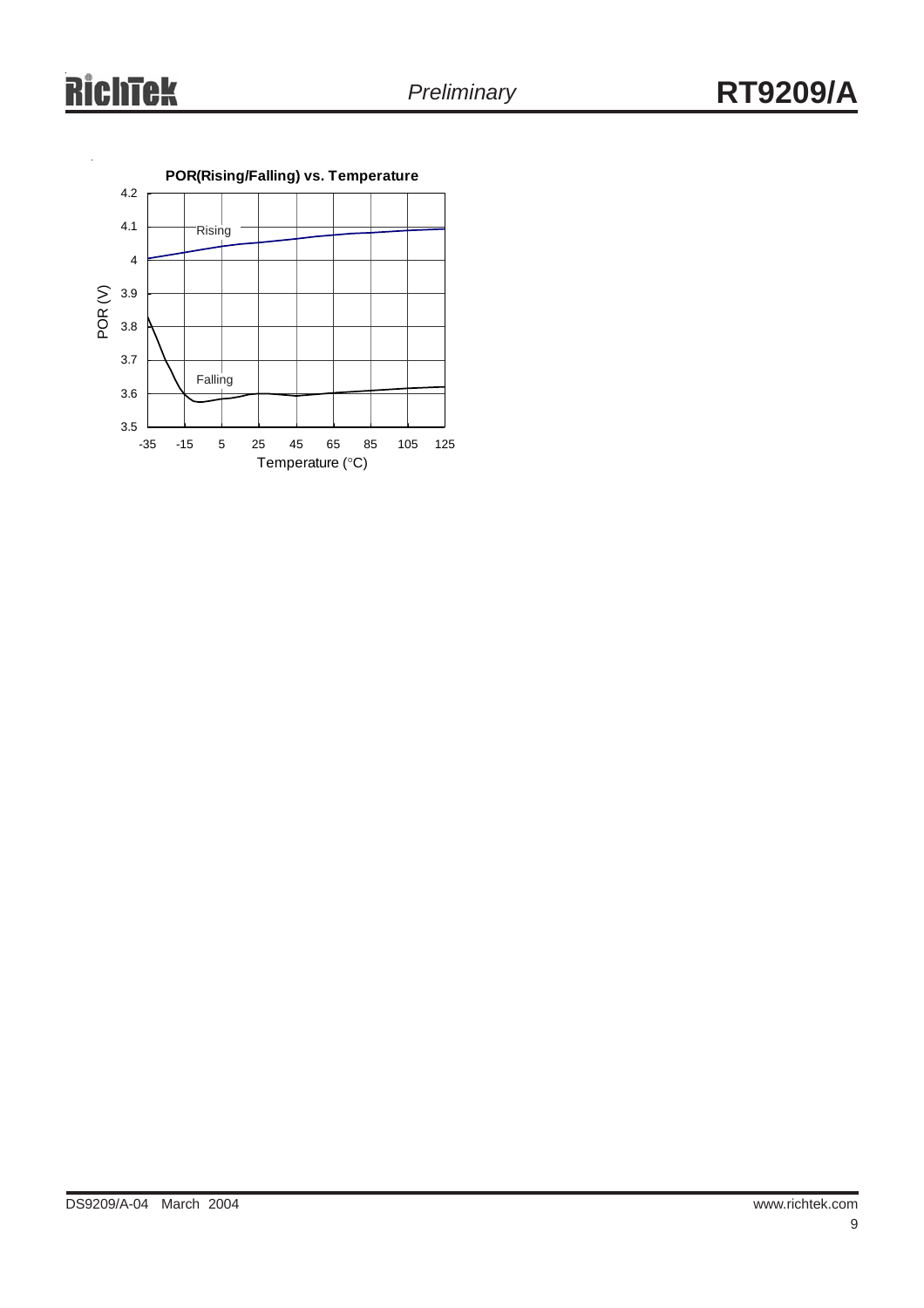# **Application Information**

The RT9209/A operates at either single 5V power supply with a bootstrap UGATE driver or a 5V/12V dual-power supply form the ATX SMPS. The dual- power supply is recommended for high current applications, the RT9209/A can deliver higher gate driving current while operating with ATX SMPS based on a dual-power supply.

### **The Bootstrap Operation**

In a single power supply system, the UGATE driver of RT9209/A is powered by an external bootstrap circuit, as shown in the Figure1. The boot capacitor,  $C_{\text{BOOT}}$ , generates a floating reference. Typically a  $0.1 \mu$ F C<sub>BOOT</sub> is enough for most of MOSFETs used with the RT9209/A. The voltage drop between BOOT and A node is refreshed to a voltage of  $V_{CC}$  – diode drop ( $V_D$ ) while the lower MOSFET turning on.



Figure 1. Single 5V power Supply Operation

### **Dual Power Operation**

The RT9209/A is designed to supply a regulated 6.5V at VCC pin automatically when BOOT pin is powered by a 12V. In a system with ATX 5V/12V power supply, the RT9209/A is ideal for higher current applications due to the higher gate driving capability,  $V_{UGATE} = 12V$  and  $V_{LGATE}$ = 6.5V. A RC (10 $\Omega/1\mu$ F) filter is also recommended at BOOT pin to prevent the ringing induced from fast poweron, as shown in Figure 2.



Figure 2. Dual Power Supply Operation

### **Power On Reset**

The Power-On Reset (POR) monitors the supply voltage (normal +5V) at the VCC pin. The VCC POR level is set to 4.1V with 0.5V hysteresis. The POR function initiates soft-start operation after all supply voltages exceed their POR thresholds.

### **Soft Start**

A built-in soft-start is used to prevent surge current from power supply input during power on. The soft-start voltage is controlled by an internal 22µA to change a capacitor slowly. It clamps the ramping of reference voltage at the input of error amplifier and the pulse-width of the output driver slowly.

### **Under Voltage and Over Voltage Protection**

The voltage at FB pin is monitored and protected against OC (over current), and OV (over voltage). The UV threshold is 0.5V and OV-threshold is 1.0V. Both UV/OV detection have 30ms triggered delay. When OC or UV trigged, a hiccup re-start sequence will be initialized, as shown in Figure 3. Only 3 times of trigger are allowed to latch off. Hiccup is disabled during soft-start interval.

### **Shutdown**

Pulling low the SS pin by a small single transistor can shutdown the RT9209/A PWM controller as shown in typical application circuit.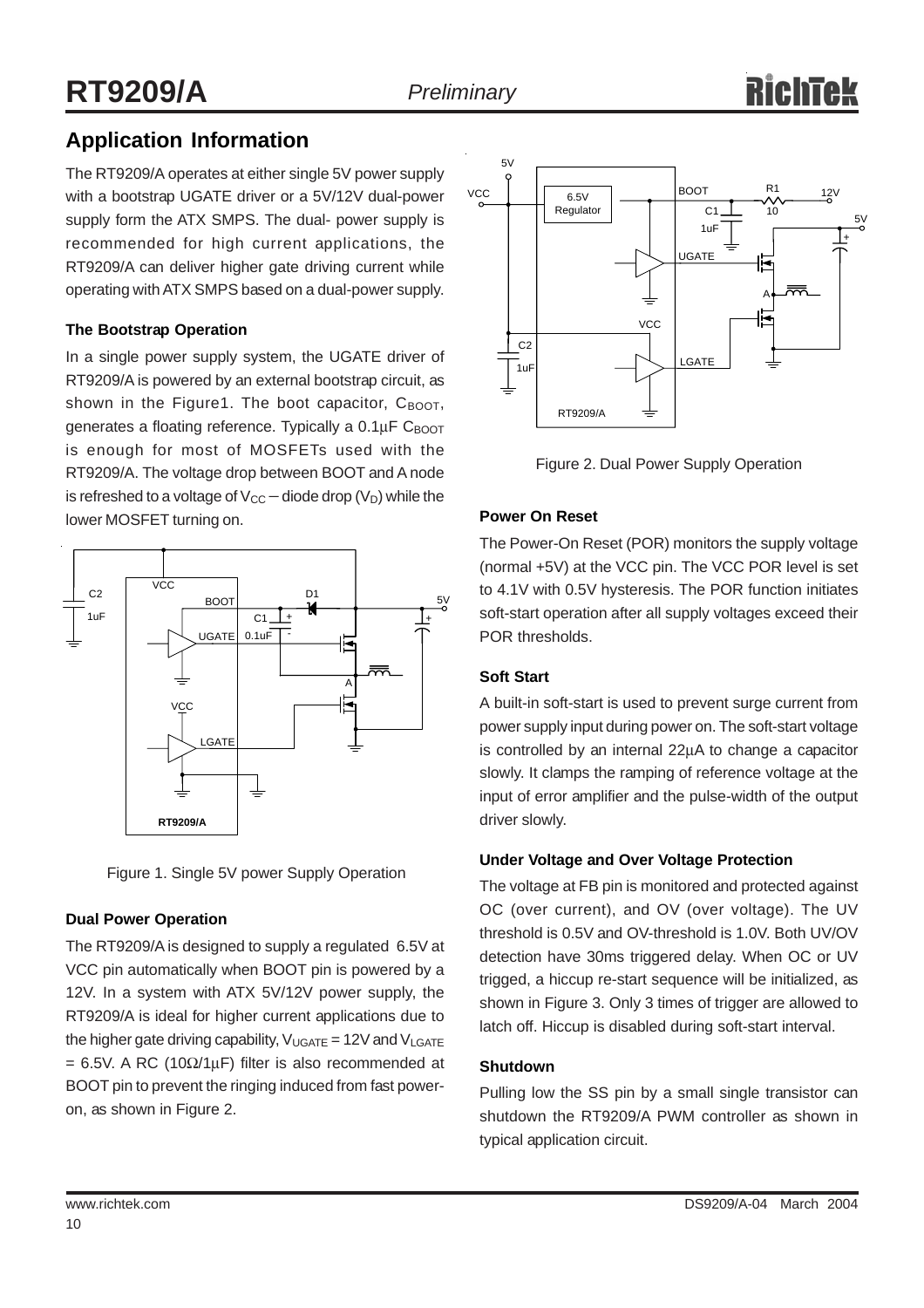# ichtek



### **Inductor Selection**

The RT9209/A was designed for  $V_{IN} = 5V$ , step-down application mainly. Figure 4 shows the typical topology and waveforms of step-down converter.

The ripple currents of inductor can be calculated as follows:

 $ILRIPPLE = \frac{(5V - VOUT)}{V} \times TON$ L

Because operation frequency is fixed at 260kHz/400kHz,

$$
T_{ON} = 3.85 \times \frac{V_{OUT}}{5V}, or 2.5 \times \frac{V_{OUT}}{5V}
$$

The V<sub>OUT</sub> ripple is

l.

 $V$  OUT RIPPLE = ILRIPPLE  $\times$  ESR

ESR is output capacitor equivalent series resistor

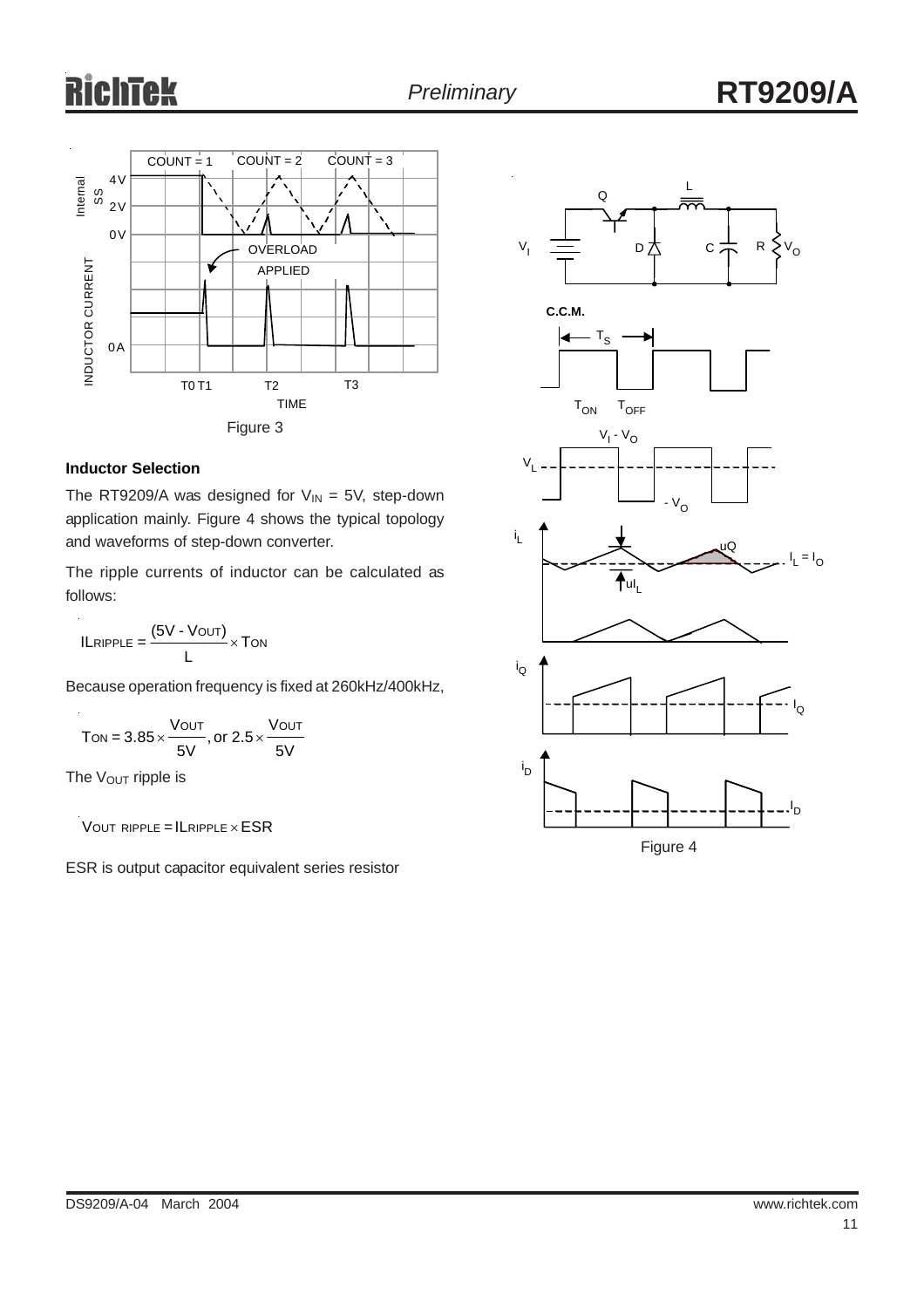### **Input / Output Capacitor**

High frequency/long life decoupling capacitors should be placed as close to the power pins of the load as physically possible. Be careful not to add inductance to the PCB trace, as it could eliminate the performance from utilizing these low inductance components. Consult with the manufacturer of the load on specific decoupling requirements.

The output capacitors are necessary for filtering output and stabilizing the close loop (see the PWM loop stability). For powering advanced, high-speed processors, it is required to meet with the requirement of fast load transient, high frequency capacitors with low ESR/ESL capacitors are recommended.

Another concern is high ESR induced ripple may trigger UV or OV protections

### **PWM Loop Stability**

The RT9209/A is a voltage mode buck controller designed for 5V step-down applications. The gain of error amplifier is fixed at 35dB for simplified design.

The output amplitude of ramp oscillator is 1.6V, the loop gain and loop pole/zero are calculated as follows:

DC loop gain GA = 35 dB × 
$$
\frac{5}{1.6}
$$
 ×  $\frac{0.8}{VOUT}$   
LC filter pole Po =  $\frac{1}{2}$  ×  $\pi$  ×  $\sqrt{LC}$ 

 $Error$  Amp pole  $PA = 300$ kHz

$$
ESR zero Zo = \frac{1}{2} \times \pi \times ESR \times C
$$

The RT9209/A Bode plot as shown Figure 5 is stable in most of application conditions.



#### **Reference Voltage**

Because RT9209/A use a low 35dB gain error amplifier, shown in Figure 6. The voltage regulation is dependent on  $V_{IN}$ &  $V_{OUT}$  setting. The FB reference voltage of 0.8V were trimmed at  $V_{IN} = 5V$  &  $V_{OUT} = 2.5V$  condition. In a fixed  $V_{IN}$  = 5V application, the FB reference voltage vs. V<sub>OUT</sub> voltage can be calculated as Figure 7.









### **Feedback Divider**

The reference of RT9209/A is 0.8V. The output voltage can be set using a resistor based divider as shown in Figure 8. Put the R1 and R2 as close as possible to FB pin and R2 should less than 1 k $\Omega$  to avoid noise coupling.

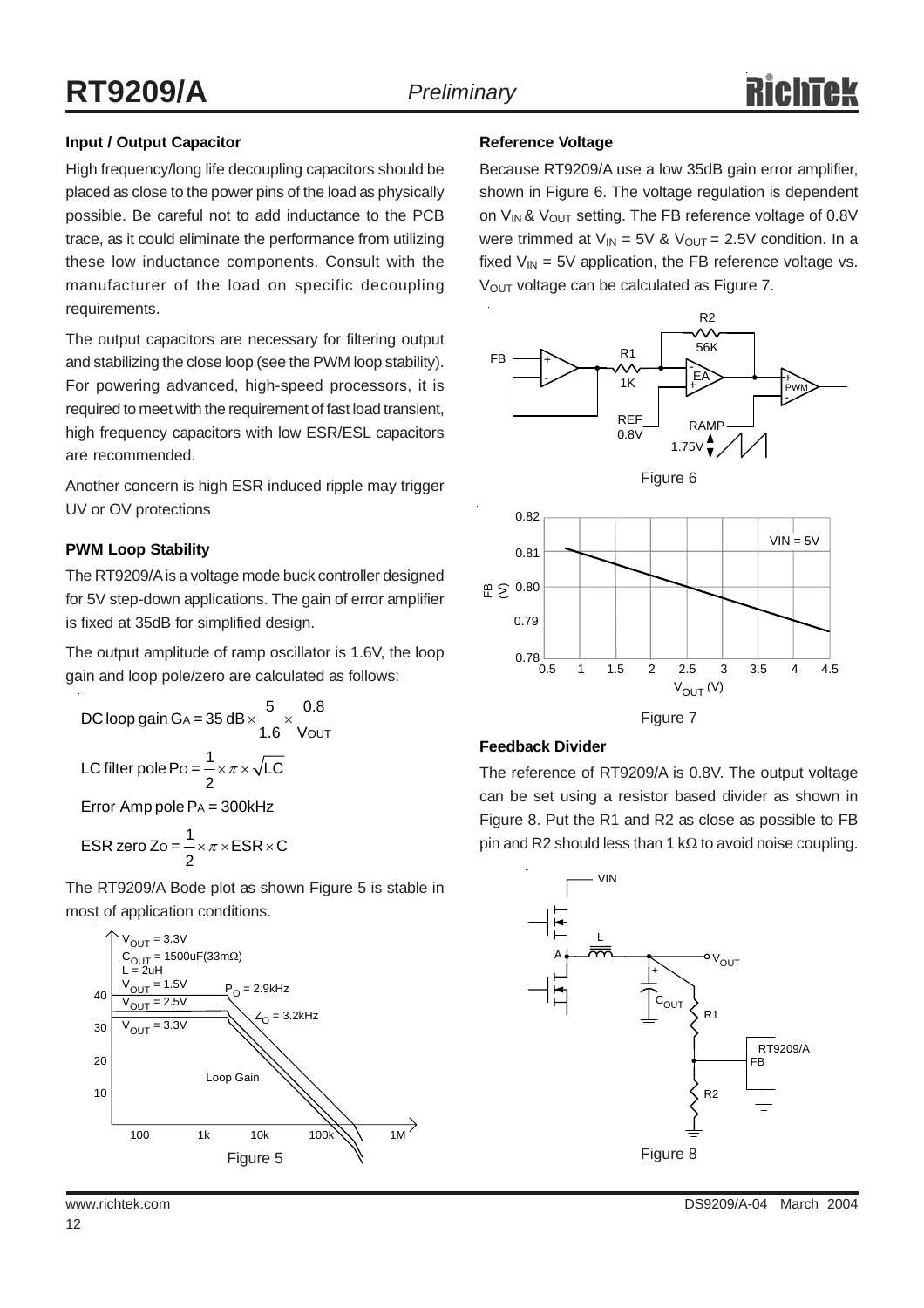# RichTek

### **PWM Layout Considerations**

MOSFETs switch very fast and efficiently. The speed with which the current transitions from one device to another causes voltage spikes across the interconnecting impedances and parasitic circuit elements. The voltage spikes can degrade efficiency and radiate noise, that results in over-voltage stress on devices. Careful component placement layout and printed circuit design can minimize the voltage spikes induced in the converter. Consider, as an example, the turn-off transition of the upper MOSFET prior to turn-off, the upper MOSFET was carrying the full load current. During turn-off, current stops flowing in the upper MOSFET and is picked up by the low side MOSFET or Schottky diode. Any inductance in the switched current path generates a large voltage spike during the switching interval. Careful component selections, layout of the critical components, and use shorter and wider PCB traces help in minimizing the magnitude of voltage spikes.

There are two sets of critical components in a DC-DC converter using the RT9209/A. The switching power components are most critical because they switch large amounts of energy, and as such, they tend to generate equally large amounts of noise. The critical small signal components are those connected to sensitive nodes or those supplying critical bypass current.

The power components and the PWM controller should be placed firstly. Place the input capacitors, especially the high-frequency ceramic decoupling capacitors, close to the power switches. Place the output inductor and output capacitors between the MOSFETs and the load. Also locate the PWM controller near by MOSFETs.

A multi-layer printed circuit board is recommended. Figure 9 shows the connections of the critical components in the converter. Note that the capacitors  $C_{IN}$  and  $C_{OUT}$  each of them represents numerous physical capacitors. Use a dedicated grounding plane and use vias to ground all critical components to this layer. Apply another solid layer as a power plane and cut this plane into smaller islands of common voltage levels. The power plane should support the input power and output power nodes. Use the remaining printed circuit layers for small signal routing.

The PCB traces between the PWM controller and the gate of MOSFET and also the traces connecting source of MOSFETs should be sized to carry 2A peak currents.



Figure 9